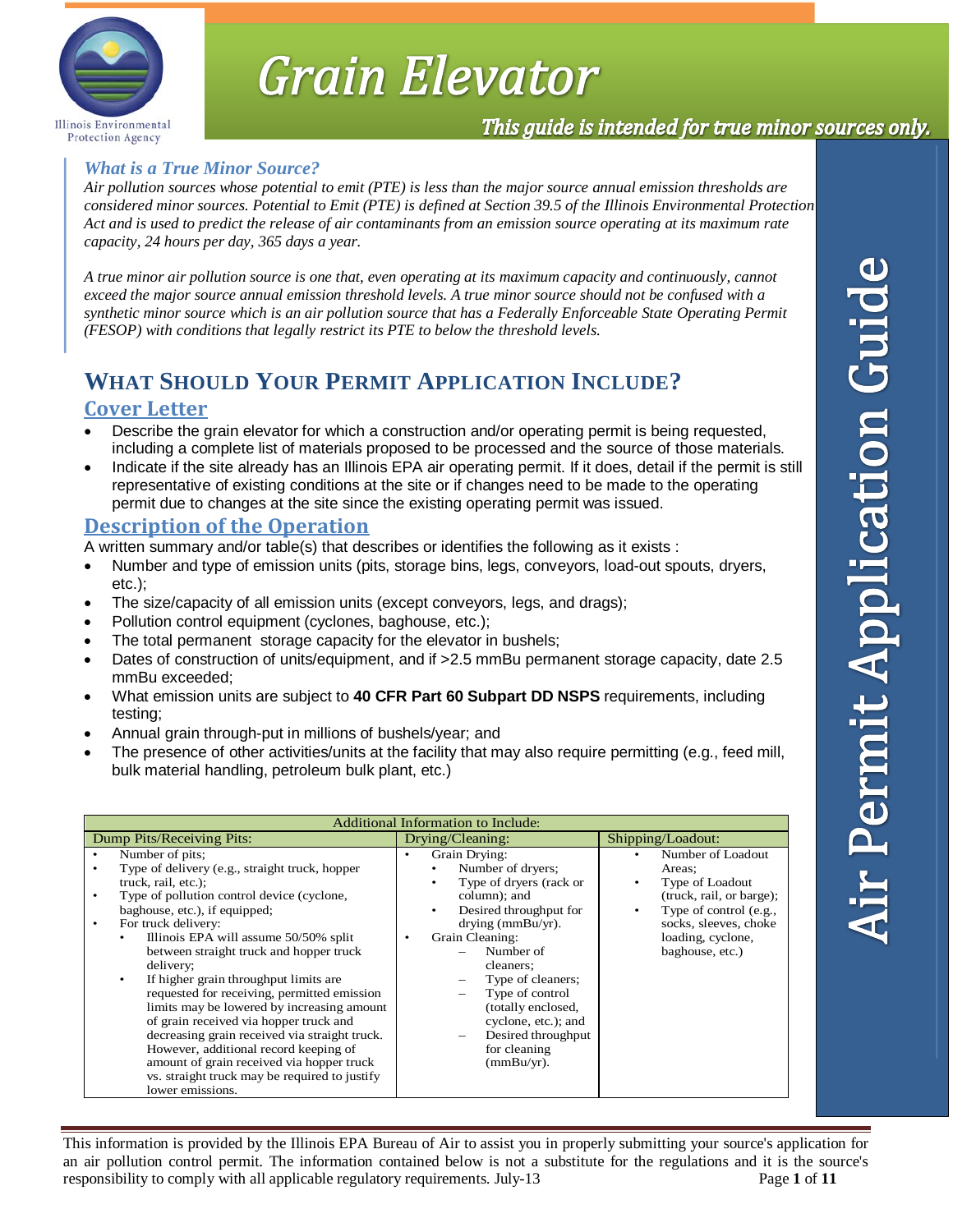## **Example Summary Tables:**

| "Bob's Grain Elevator"<br>LD. #: 123456ABC<br>Operating Permit #: 12345678<br><b>Site Grain Handling Summary Table</b> |  |         |             |  |
|------------------------------------------------------------------------------------------------------------------------|--|---------|-------------|--|
| Total Grain Throughput =                                                                                               |  | mmBu/Yr |             |  |
| Grain Received - Straight $True k =$                                                                                   |  | mmBu/Yr | Controlled? |  |
| Grain Received - Hopper Truck $=$                                                                                      |  | mmBu/Yr | Controlled? |  |
| Grain Received - Rail =                                                                                                |  | mmBu/Yr | Controlled? |  |
| Grain Received - Barge $=$                                                                                             |  | mmBu/Yr | Controlled? |  |
| Grain Shipped $-$ Truck $=$                                                                                            |  | mmBu/Yr | Controlled? |  |
| Grain Shipped $-$ Rail $=$                                                                                             |  | mmBu/Yr | Controlled? |  |
| Grain Shipped – Barge $=$                                                                                              |  | mmBu/Yr | Controlled? |  |
| Insert NA above where applicable                                                                                       |  |         |             |  |

|                  |               | I.D. #: 123456ABC<br>Operating Permit #: 12345678 |                       |                |
|------------------|---------------|---------------------------------------------------|-----------------------|----------------|
|                  |               | <b>Site Equipment Summary Table</b>               |                       |                |
| Item/ID          |               | Type of                                           | Date                  | Construction   |
|                  | Size/Capacity | Control                                           | Constructed/Modified  | Permit#        |
|                  |               |                                                   |                       |                |
| Bin A            | 250,000 Bu    | None                                              | June 1976             | 2              |
| Bin B            | 250,000 Bu    | None                                              | May 1979              | $\overline{2}$ |
| Bin C            | 600,000 Bu    | None                                              | May 1995              | 95678901       |
| Bin D            | 800,000 Bu    | None                                              | June 2004             | 04000001       |
| $Bin E^*$        | 800,000 Bu    | None                                              | April 2005 *          | 05000001       |
| Bin F*           | 800,000 Bu    | None                                              | Proposed <sup>*</sup> | Proposed       |
| Truck Dump Pit 1 |               | None                                              | June 1976             |                |
| Truck Dump Pit 2 |               | None                                              | May 1995              |                |
| Rail Dump Pit 3* |               | Baghouse 1                                        | April 2005 *          |                |
| Baghouse 1*      |               | None                                              | April 2005 *          |                |
| Conveyor 1       |               | Enclosed                                          | June 1976             |                |
| Conveyor 2       |               | Enclosed                                          | June 1979             |                |
| Leg <sub>1</sub> |               | Enclosed                                          |                       |                |
| Leg <sub>2</sub> |               | Enclosed                                          |                       |                |
| Conveyor 8*      |               | Enclosed                                          | April 2005 *          |                |
| Conveyor 9*      |               | Enclosed                                          | Proposed <sup>®</sup> | Proposed       |
| Column Drver 1   |               | None                                              | June 1976             | 2              |

## **Plot Plan/Flow Diagram:\***

- Identify site location, site property boundaries, and surrounding land use.
- Illustrate all existing and proposed emission units and pollution control equipment at the source.
- Label each emission unit/ pollution control equipment with a unique name or identifier.
- Differentiate between existing and proposed emission units/pollution control equipment.



\*Sketch drawing or block diagram is sufficient (doesn't have to be to scale)

**NOTE: If you are applying for an operating permit and your grain elevator is eligible for the Lifetime General Operating Permit For Non-NSPS Grain Elevators, or 1 of the 7 Lifetime General Operating Permits For NSPS Grain Elevators, select, complete and submit the applicable** *Criteria Applicability Certification form* **(attached) with your application.**

This information is provided by the Illinois EPA Bureau of Air to assist you in properly submitting your source's application for an air pollution control permit. The information contained below is not a substitute for the regulations and it is the source's responsibility to comply with all applicable regulatory requirements. July-13 Page **2** of **11**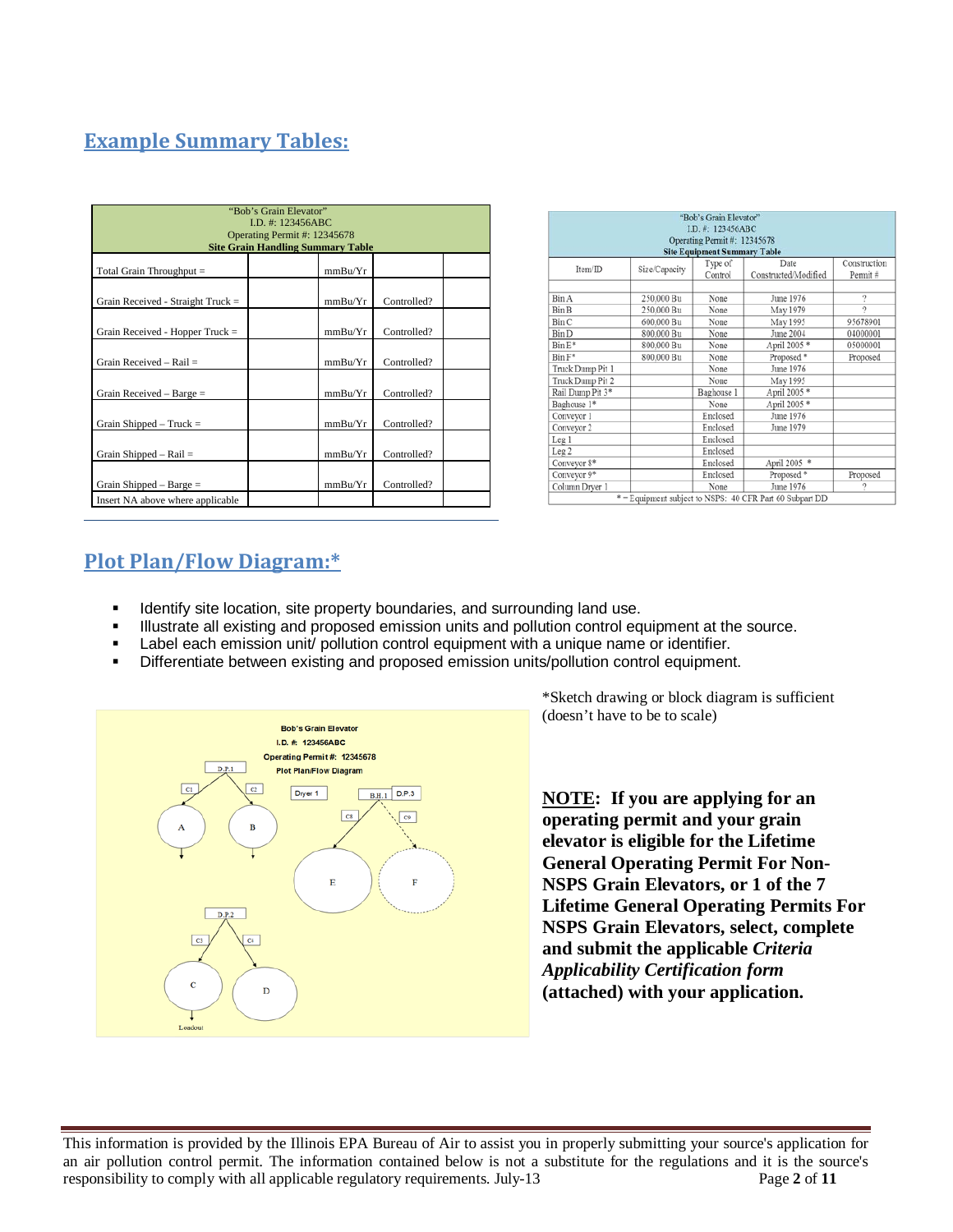## **Lifetime General Operating Permits For Grain Elevators**

The Illinois EPA will only authorize operation pursuant to those general permits if an application includes **all** of the following items:

- A description and location identifying the grain elevator.
- A statement certifying that the grain elevator meets the criteria in Finding 1 of the applicable Lifetime General Operating Permit For Grain Elevators.
- A request for authorization to operate pursuant to the applicable general permit.
- A statement that the grain elevator is, and will be, operated to comply with **40 CFR Part 60 Subpart DD NSPS** (if applicable); 35 IAC Part 212, Subparts K and L, and the conditions of the applicable general permit.
- A signed certification by the applicant that the information contained in the application is accurate

#### *Application Forms:*

The forms can be obtained on the Illinois EPA website at: [www.epa.state.il.us/air/stateforms/](http://www.epa.state.il.us/air/stateforms/)

- **APC-200**: Application for a Permit to Construct and/or Operate;
- **197-FEE**: Fee Determination for Construction Permit Application if you are requesting a Construction Permit (Please make sure a check in the appropriate amount is also included with the completed 197-Fee form);
- $\checkmark$  If you are requesting one of the eight Lifetime General Operating Permits for Grain Elevators, complete the appropriate **Criteria Applicability Certification** from those attached and submit it with the application.

#### *(Please make sure a check in the appropriate amount is also included with the completed 197- Fee form);*

## *Send two copies of your application (three if located in Cook County) to:*

**Bureau of Air Permit Section Illinois Environmental Protection Agency 1021 North Grand Avenue East, P.O. Box 19506 Springfield, IL 62794-9506**

#### **Questions?**

If you have any questions regarding air permitting, please contact the **Illinois EPA Air Permit Section at 217-785-1705** or the **Illinois Small Business Environmental Assistance Program at 800-252- 3998.** 

**Registration of Smaller Sources (ROSS):** Effective December 2011, true minor sources with low *actual* emissions may be eligible to participate in the mandatory Registration of Smaller Sources (ROSS) program identified at 35 Ill. Adm. Code 201.175. Sources who can meet the following emission criteria as well as other eligibility criteria must register under the ROSS program in lieu of acquiring or maintaining an air pollution control permit:

- 5.0 Tons/yr of combined pollutants (particulate matter, carbon monoxide, nitrogen oxides, sulfur dioxide and volatile organic material)
	- o 0.50 Tons/yr of combined Hazardous Air Pollutants (HAPs)
	- o 0.05 Tons/yr of mercury air emissions
	- o 0.05 Tons/yr of lead air emissions

**For more information regarding the ROSS program including a complete list of the eligibility criteria visit [www.ienconnect.com/enviro](http://www.ienconnect.com/enviro) or contact the Illinois Small Business Environmental Assistance Program at 1-800-252-3998.**

This information is provided by the Illinois EPA Bureau of Air to assist you in properly submitting your source's application for an air pollution control permit. The information contained below is not a substitute for the regulations and it is the source's responsibility to comply with all applicable regulatory requirements. July-13 Page **3** of **11**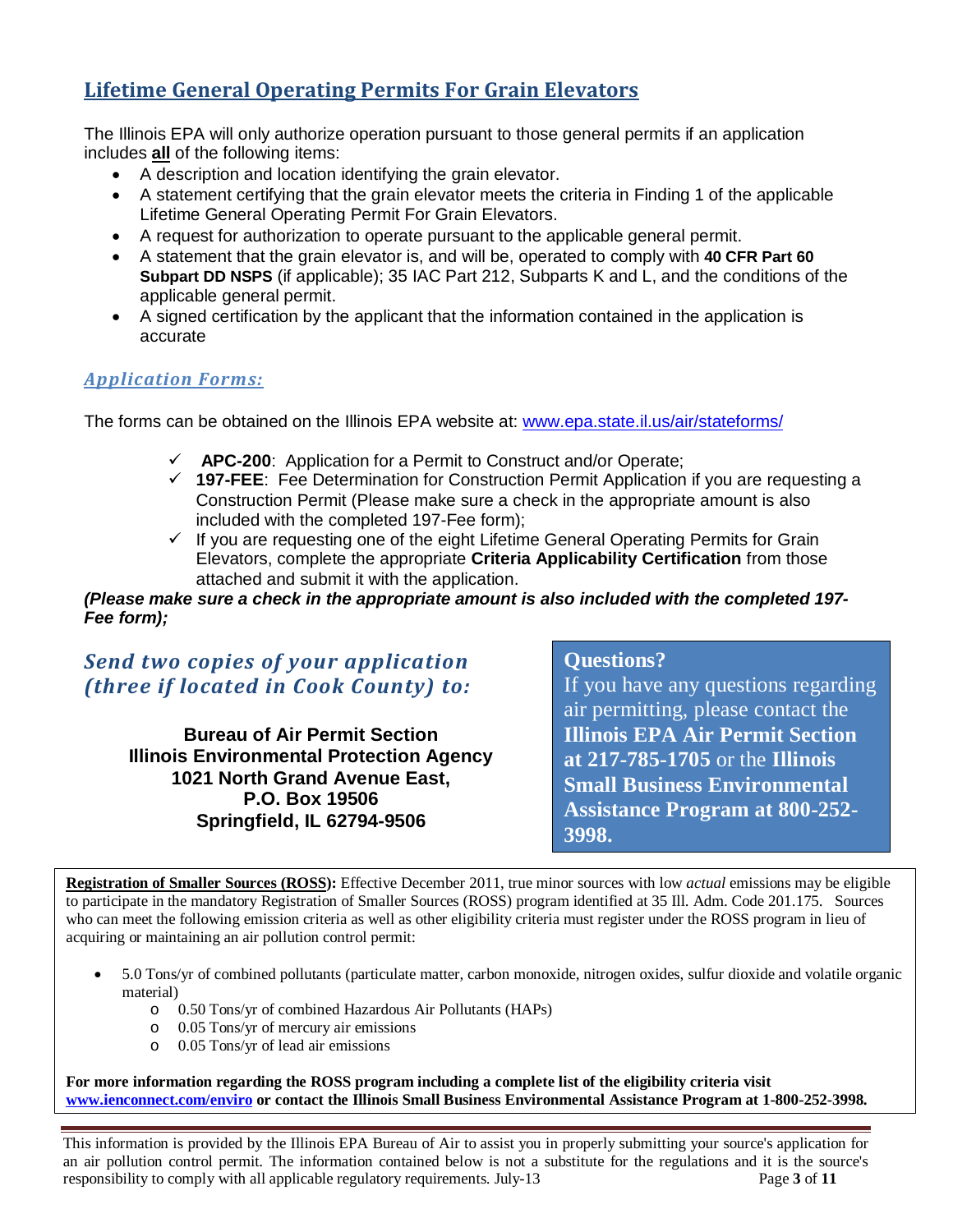## Criteria Applicability Certification LIFETIME GENERAL OPERATING PERMIT FOR NON-NSPS GRAIN ELEVATORS

The *\_\_\_\_\_\_\_\_\_\_\_\_\_\_\_\_\_\_\_\_\_\_\_\_\_\_\_\_\_\_\_* in *\_\_\_\_\_\_\_\_\_\_\_\_\_\_\_*, Illinois requests a LIFETIME GENERAL (*Grain Elevator Name*) OPERATING PERMIT FOR NON-NSPS GRAIN ELEVATORS:

- The elevator is located in \_\_\_\_\_\_\_\_\_\_\_\_\_\_\_\_ Township of \_\_\_\_\_\_\_\_\_\_\_ County and is not in a Major Population Area as defined at 35 Ill. Adm. Code 211.3610.
- The elevator is not subject to 35 Ill. Adm. Code 212.462 requirements since its operation satisfies the exemptions in Section 9(f) of the Illinois Environmental Protection Act (Act).
- The elevator receives and ships no more than 7,000,000 bushels of grain/year.
- The permanent storage capacity of the elevator is less than 2.5 million bushels.
- The elevator dries no more than 2.1 million bushels/year.
- The elevator cleans no more than 700,000 bushels/year.
- Grain is received and shipped only by trucks and railcars.
- The elevator has no petroleum bulk plant or animal feed mill or other operations requiring a permit from IEPA.
- The elevator includes no more than: eight (8) dump pits, internal transfer (e.g., totally enclosed headhouse, conveyors, legs, drags), grain storage (e.g., bins, buildings, silos, and any grain storage piles with permanent (non-portable) or portable grain-handling equipment), cleaning and separation, four (4) column grain dryers, and shipping/load-out.
- The elevator is, and will be, operated to comply with the applicable portions of 35 Ill. Adm. Code Part 212 Subparts B, K and S, and will be operated to comply with the conditions of the lifetime general operating permit.

I hereby certify that the subject grain elevator meets all the required criteria for the LIFETIME GENERAL OPERATING PERMIT FOR GRAIN ELEVATORS as noted above.

| Name of Authorized |  |
|--------------------|--|
| Representative:    |  |

Signature: \_\_\_\_\_\_\_\_\_\_\_\_\_\_\_\_\_\_\_\_\_\_\_\_\_\_\_ Date: \_\_\_\_\_\_\_\_\_\_\_\_\_\_\_\_\_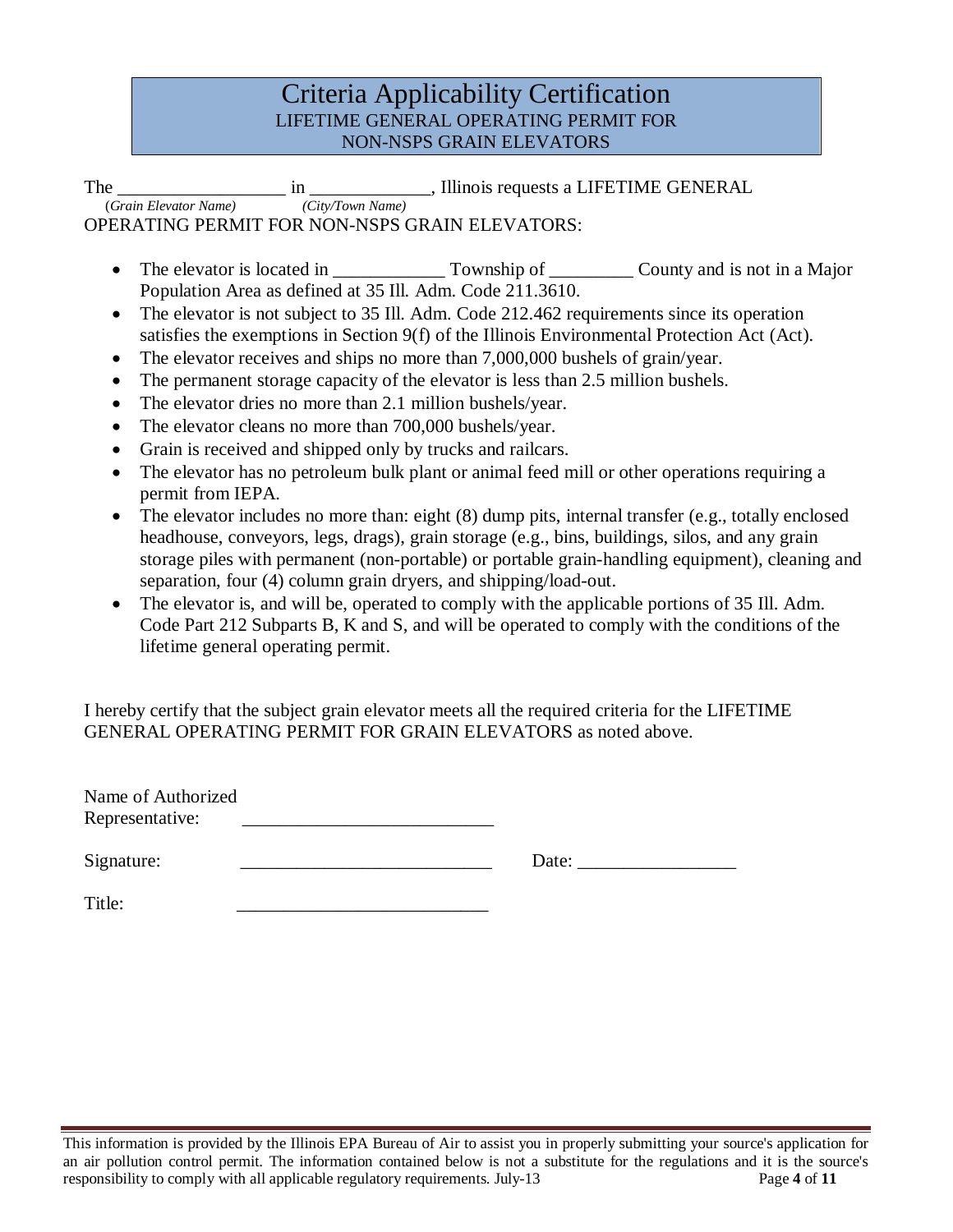LIFETIME GENERAL OPERATING PERMIT FOR NSPS 40 CFR PART 60 SUBPART DD REGULATED GRAIN ELEVATORS (All dump pits not controlled by baghouse(s); <25 ton/year total PM emissions)

The  $\frac{1}{(Grain\ Else{Elevator\ Name})}$  in  $\frac{1}{(City/Down\ Name)}$ , Illinois requests a LIFETIME GENERAL OPERATING PERMIT FOR NSPS 40 CFR PART 60 SUBPART DD REGULATED GRAIN ELEVATORS (All dump pits not controlled by baghouse(s); <25 ton/year total PM emissions):

- The elevator is located in Township of County and is not in a Major Population Area as defined at 35 Ill. Adm. Code 211.3610.
- The elevator is not subject to 35 Ill. Adm. Code 212.462 requirements since its operation satisfies the exemptions in Section 9(f) of the Illinois Environmental Protection Act (Act).
- The elevator receives and ships no more than 7,000,000 bushels of grain/year.
- The permanent storage capacity of the elevator is greater than 2.5 million bushels.
- The elevator dries no more than 2.1 million bushels/year.
- The elevator cleans no more than 0.7 million bushels/year.
- Grain is received and shipped only by trucks and railcars.
- The elevator has no petroleum bulk plant or animal feed mill or other operations requiring a permit from IEPA.
- The elevator includes no more than: eight  $(8)$  dump pits, internal transfer  $(e.g.,$  totally enclosed headhouse, conveyors, legs, drags), grain storage (e.g., bins, buildings, silos, and any grain storage piles with permanent (non-portable) or portable grain-handling equipment), cleaning and separation, four (4) column grain dryers, and shipping/load-out.
- The elevator is, and will be, operated to comply with the applicable portions of 35 Ill. Adm. Code Part 212 Subparts B, K and S, 40 CFR Part 60 Subparts A and DD, and will be operated to comply with the conditions of the lifetime general operating permit.

I hereby certify that the Grain Elevator Name meets all the required criteria for the above specified LIFETIME GENERAL OPERATING PERMIT FOR GRAIN ELEVATORS as noted above.

| Name of Authorized |  |
|--------------------|--|
| Representative:    |  |

Signature: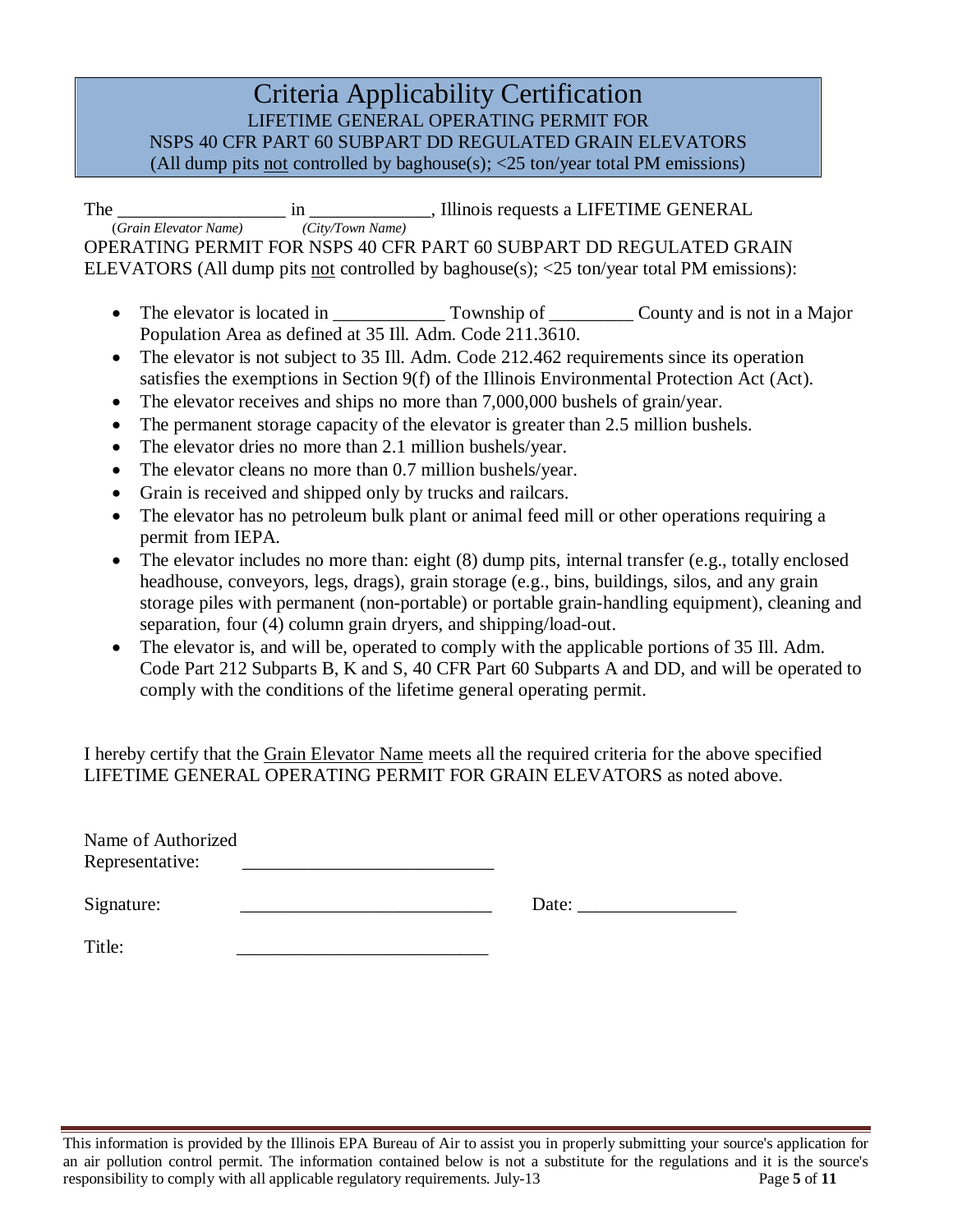LIFETIME GENERAL OPERATING PERMIT FOR NSPS 40 CFR PART 60 SUBPART DD REGULATED GRAIN ELEVATORS (Some dump pits controlled with baghouse(s); <25 ton/year total PM emissions)

The *\_\_\_\_\_\_\_\_\_\_\_\_\_\_\_\_\_\_* in *\_\_\_\_\_\_\_\_\_\_\_\_\_*, Illinois requests a LIFETIME GENERAL (*Grain Elevator Name) (City/Town Name)* OPERATING PERMIT FOR NSPS 40 CFR PART 60 SUBPART DD REGULATED GRAIN ELEVATORS (Some dump pits controlled with baghouse(s);  $\langle 25 \text{ ton/year total PM emissions} \rangle$ :

- The elevator is located in Township of County and is not in a Major Population Area as defined at 35 Ill. Adm. Code 211.3610.
- The elevator is not subject to 35 Ill. Adm. Code 212.462 requirements since its operation satisfies the exemptions in Section 9(f) of the Illinois Environmental Protection Act (Act).
- The elevator receives and ships no more than 8,000,000 bushels of grain/year.
- The permanent storage capacity of the elevator is greater than 2.5 million bushels.
- The elevator dries no more than 2.4 million bushels/year.
- The elevator cleans no more than 0.8 million bushels/year.
- Grain is received and shipped only by trucks and railcars.
- The elevator has no petroleum bulk plant or animal feed mill or other operations requiring a permit from IEPA.
- The elevator includes no more than: eight  $(8)$  dump pits, internal transfer  $(e.g.,$  totally enclosed headhouse, conveyors, legs, drags), grain storage (e.g., bins, buildings, silos, and any grain storage piles with permanent (non-portable) or portable grain-handling equipment), cleaning and separation, four (4) column grain dryers, and shipping/load-out.
- The elevator is, and will be, operated to comply with the applicable portions of 35 Ill. Adm. Code Part 212 Subparts B, K and S, 40 CFR Part 60 Subparts A and DD, and will be operated to comply with the conditions of the lifetime general operating permit.

I hereby certify that the Grain Elevator Name meets all the required criteria for the above specified LIFETIME GENERAL OPERATING PERMIT FOR GRAIN ELEVATORS as noted above.

| Name of Authorized |  |
|--------------------|--|
| Representative:    |  |

Signature: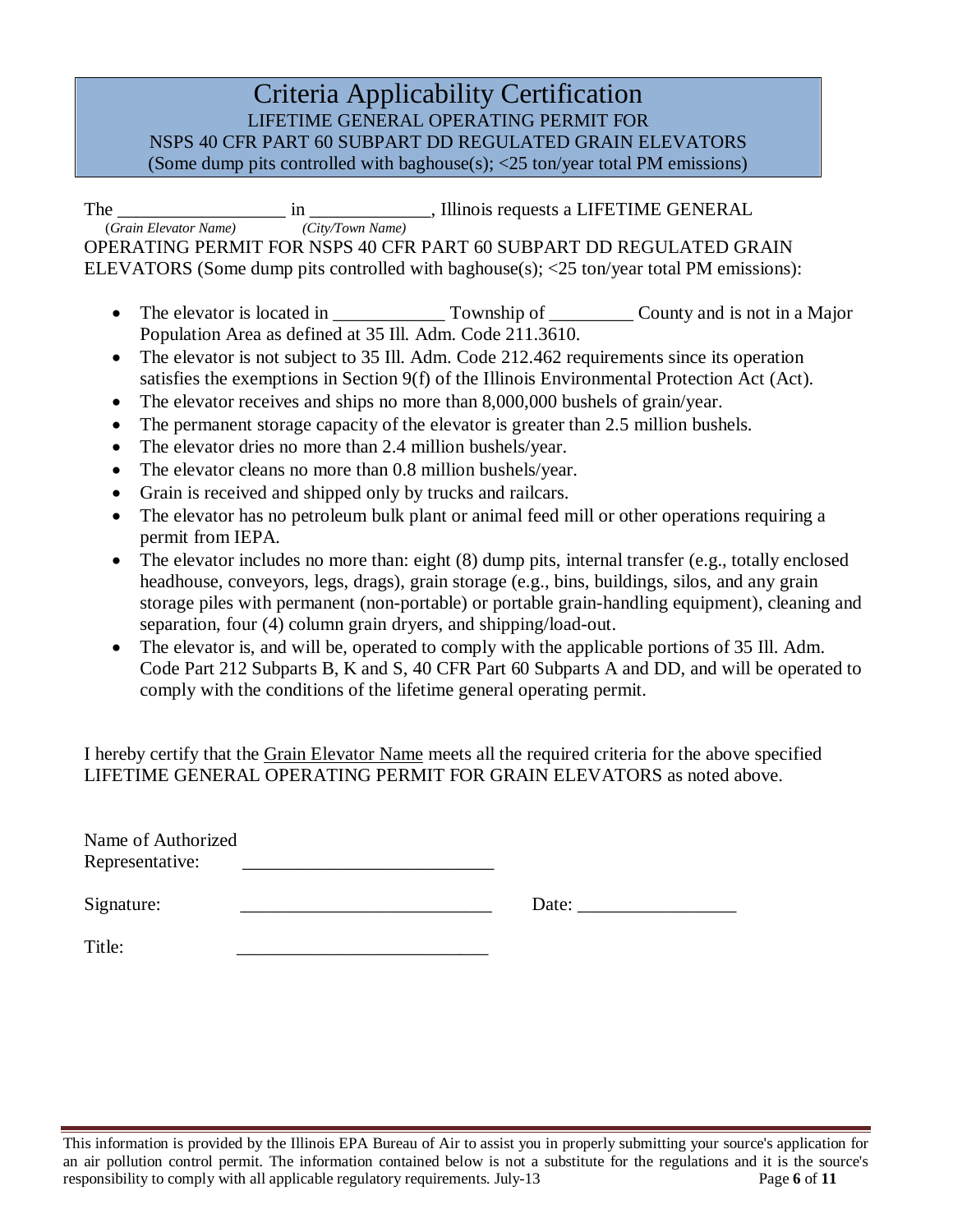LIFETIME GENERAL OPERATING PERMIT FOR NSPS 40 CFR PART 60 SUBPART DD REGULATED GRAIN ELEVATORS (All dump pits controlled with baghouse(s); <25 ton/year total PM emissions)

The *\_\_\_\_\_\_\_\_\_\_\_\_\_\_\_\_\_\_* in *\_\_\_\_\_\_\_\_\_\_\_\_\_*, Illinois requests a LIFETIME GENERAL (*Grain Elevator Name) (City/Town Name)* OPERATING PERMIT FOR NSPS 40 CFR PART 60 SUBPART DD REGULATED GRAIN ELEVATORS (All dump pits controlled with baghouse(s); <25 ton/year total PM emissions):

- The elevator is located in Township of County and is not in a Major Population Area as defined at 35 Ill. Adm. Code 211.3610.
- The elevator is not subject to 35 Ill. Adm. Code 212.462 requirements since its operation satisfies the exemptions in Section 9(f) of the Illinois Environmental Protection Act (Act).
- The elevator receives and ships no more than 12,000,000 bushels of grain/year.
- The permanent storage capacity of the elevator is greater than 2.5 million bushels.
- The elevator dries no more than 3.6 million bushels/year.
- The elevator cleans no more than 1.2 million bushels/year.
- Grain is received and shipped only by trucks and railcars.
- The elevator has no petroleum bulk plant or animal feed mill or other operations requiring a permit from IEPA.
- The elevator includes no more than: eight (8) dump pits, internal transfer (e.g., totally enclosed headhouse, conveyors, legs, drags), grain storage (e.g., bins, buildings, silos, and any grain storage piles with permanent (non-portable) or portable grain-handling equipment), cleaning and separation, four (4) column grain dryers, and shipping/load-out.
- The elevator is, and will be, operated to comply with the applicable portions of 35 Ill. Adm. Code Part 212 Subparts B, K and S, 40 CFR Part 60 Subparts A and DD, and will be operated to comply with the conditions of the lifetime general operating permit.

I hereby certify that the Grain Elevator Name meets all the required criteria for the above specified LIFETIME GENERAL OPERATING PERMIT FOR GRAIN ELEVATORS as noted above.

| Name of Authorized<br>Representative: |       |  |
|---------------------------------------|-------|--|
| Signature:                            | Date: |  |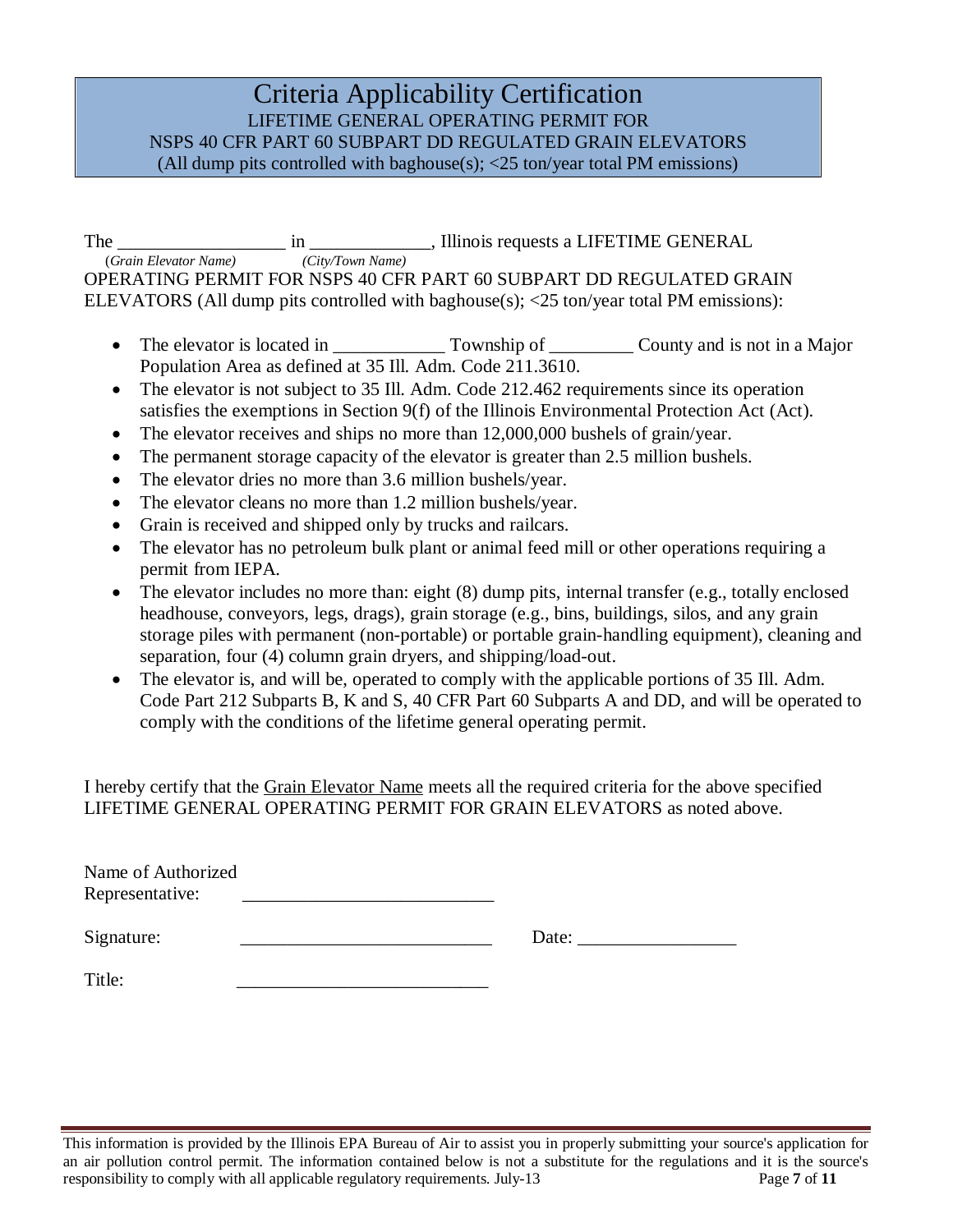LIFETIME GENERAL OPERATING PERMIT FOR

NSPS 40 CFR PART 60 SUBPART DD REGULATED GRAIN ELEVATORS

(All dump pits not controlled with baghouse(s); <100 ton/year total PM emissions)

The *\_\_\_\_\_\_\_\_\_\_\_\_\_\_\_\_\_\_\_\_\_\_\_\_\_\_\_\_\_\_\_\_* in *\_\_\_\_\_\_\_\_\_\_\_\_\_\_\_\_\_\_\_*, Illinois requests a LIFETIME GENERAL (*Grain Elevator Name*) OPERATING PERMIT FOR NSPS 40 CFR PART 60 SUBPART DD REGULATED GRAIN ELEVATORS (All dump pits not controlled with baghouse(s); <100 ton/year total PM emissions):

- The elevator is located in Township of County and is not in a Major Population Area as defined at 35 Ill. Adm. Code 211.3610.
- The elevator is not subject to 35 Ill. Adm. Code 212.462 requirements since its operation satisfies the exemptions in Section 9(f) of the Illinois Environmental Protection Act (Act).
- The elevator receives and ships no more than 26,000,000 bushels of grain/year.
- The permanent storage capacity of the elevator is greater than 2.5 million bushels.
- The elevator dries no more than 7.8 million bushels/year.
- The elevator cleans no more than 2.6 million bushels/year.
- Grain is received and shipped only by trucks and railcars.
- The elevator has no petroleum bulk plant or animal feed mill or other operations requiring a permit from IEPA.
- The elevator includes no more than: eight  $(8)$  dump pits, internal transfer  $(e.g.,$  totally enclosed headhouse, conveyors, legs, drags), grain storage (e.g., bins, buildings, silos, and any grain storage piles with permanent (non-portable) or portable grain-handling equipment), cleaning and separation, five (5) column grain dryers, and shipping/load-out.
- The elevator is, and will be, operated to comply with the applicable portions of 35 Ill. Adm. Code Part 212 Subparts B, K and S, 40 CFR Part 60 Subparts A and DD, and will be operated to comply with the conditions of the lifetime general operating permit.

I hereby certify that the Grain Elevator Name meets all the required criteria for the above specified LIFETIME GENERAL OPERATING PERMIT FOR GRAIN ELEVATORS as noted above.

| Name of Authorized |  |
|--------------------|--|
| Representative:    |  |

Signature: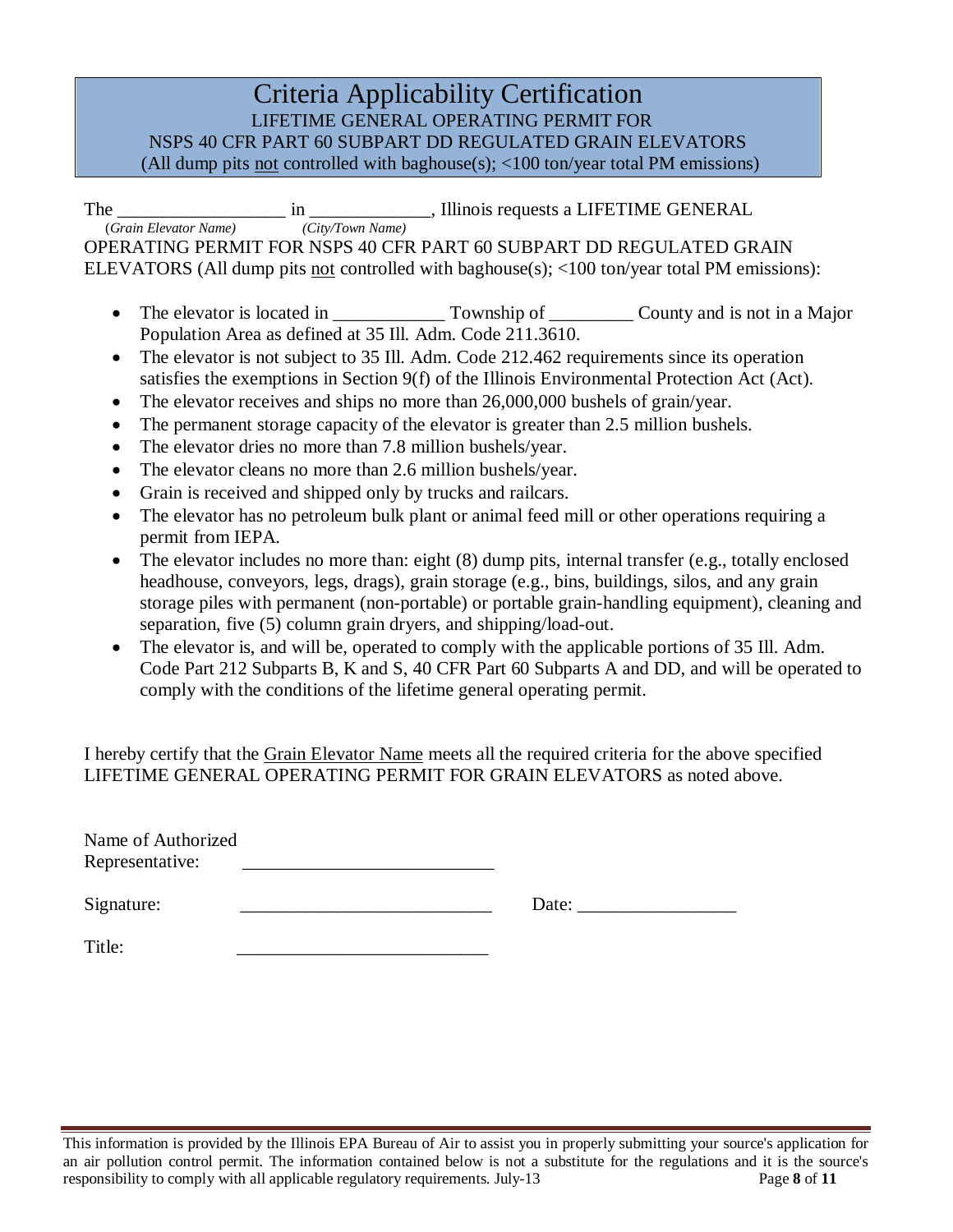## Criteria Applicability Certification LIFETIME GENERAL OPERATING PERMIT FOR NSPS 40 CFR PART 60 SUBPART DD REGULATED GRAIN ELEVATORS (Some dump pits controlled with baghouse(s); <100 ton/year total PM emissions)

:

The *\_\_\_\_\_\_\_\_\_\_\_\_\_\_\_\_\_\_\_\_\_\_\_\_\_\_\_\_\_\_\_\_\_* in *\_\_\_\_\_\_\_\_\_\_\_\_\_\_\_\_\_*, Illinois requests a LIFETIME GENERAL (*Grain Elevator Name*) OPERATING PERMIT FOR NSPS 40 CFR PART 60 SUBPART DD REGULATED GRAIN ELEVATORS (Some dump pits controlled with baghouse(s); <100 ton/year total PM emissions):

- The elevator is located in Township of County and is not in a Major Population Area as defined at 35 Ill. Adm. Code 211.3610.
- The elevator is not subject to 35 Ill. Adm. Code 212.462 requirements since its operation satisfies the exemptions in Section 9(f) of the Illinois Environmental Protection Act (Act).
- The elevator receives and ships no more than 35,000,000 bushels of grain/year.
- The permanent storage capacity of the elevator is greater than 2.5 million bushels.
- The elevator dries no more than 10.5 million bushels/year.
- The elevator cleans no more than 3.5 million bushels/year.
- Grain is received and shipped only by trucks and railcars.
- The elevator has no petroleum bulk plant or animal feed mill or other operations requiring a permit from IEPA.
- The elevator includes no more than: eight (8) dump pits, internal transfer (e.g., totally enclosed headhouse, conveyors, legs, drags), grain storage (e.g., bins, buildings, silos, and any grain storage piles with permanent (non-portable) or portable grain-handling equipment), cleaning and separation, six (6) column grain dryers, and shipping/load-out.
- The elevator is, and will be, operated to comply with the applicable portions of 35 Ill. Adm. Code Part 212 Subparts B, K and S, 40 CFR Part 60 Subparts A and DD, and will be operated to comply with the conditions of the lifetime general operating permit.

I hereby certify that the Grain Elevator Name meets all the required criteria for the above specified LIFETIME GENERAL OPERATING PERMIT FOR GRAIN ELEVATORS as noted above.

| Name of Authorized<br>Representative: |       |
|---------------------------------------|-------|
| Signature:                            | Date: |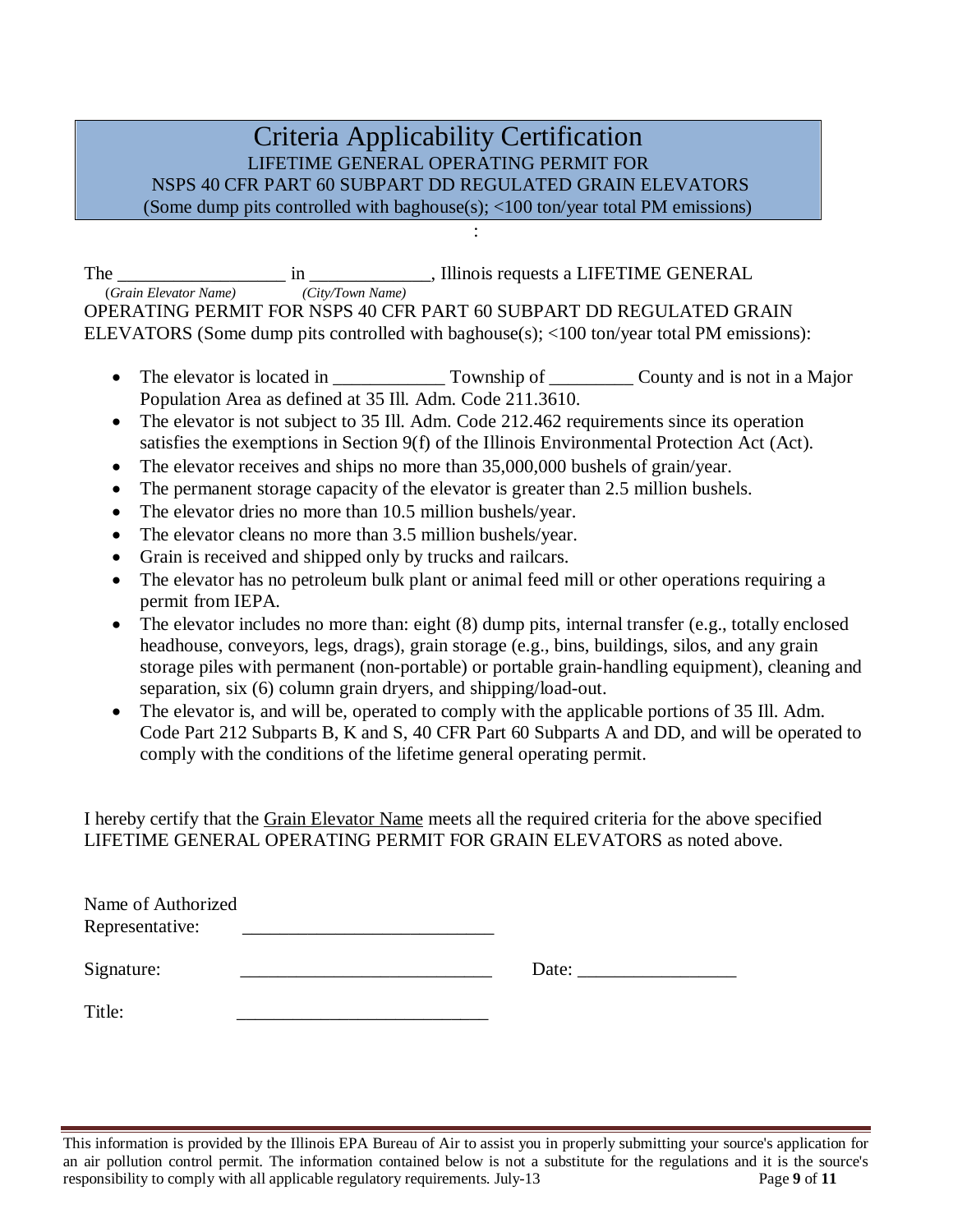LIFETIME GENERAL OPERATING PERMIT FOR

NSPS 40 CFR PART 60 SUBPART DD REGULATED GRAIN ELEVATORS

(All dump pits controlled with baghouse(s); <100 ton/year total PM emissions):

The *\_\_\_\_\_\_\_\_\_\_\_\_\_\_\_\_\_\_\_\_\_\_\_\_\_\_\_\_\_\_\_\_* in *\_\_\_\_\_\_\_\_\_\_\_\_\_\_\_\_\_\_\_*, Illinois requests a LIFETIME GENERAL (*Grain Elevator Name*) OPERATING PERMIT FOR NSPS 40 CFR PART 60 SUBPART DD REGULATED GRAIN ELEVATORS (All dump pits controlled with baghouse(s); <100 ton/year total PM emissions):

- The elevator is located in Township of County and is not in a Major Population Area as defined at 35 Ill. Adm. Code 211.3610.
- The elevator is not subject to 35 Ill. Adm. Code 212.462 requirements since its operation satisfies the exemptions in Section 9(f) of the Illinois Environmental Protection Act (Act).
- The elevator receives and ships no more than 45,000,000 bushels of grain/year.
- The permanent storage capacity of the elevator is greater than 2.5 million bushels.
- The elevator dries no more than 13.5 million bushels/year.
- The elevator cleans no more than 4.5 million bushels/year.
- Grain is received and shipped only by trucks and railcars.
- The elevator has no petroleum bulk plant or animal feed mill or other operations requiring a permit from IEPA.
- The elevator includes no more than: eight  $(8)$  dump pits, internal transfer  $(e.g.,$  totally enclosed headhouse, conveyors, legs, drags), grain storage (e.g., bins, buildings, silos, and any grain storage piles with permanent (non-portable) or portable grain-handling equipment), cleaning and separation, six (6) column grain dryers, and shipping/load-out.
- The elevator is, and will be, operated to comply with the applicable portions of 35 Ill. Adm. Code Part 212 Subparts B, K and S, 40 CFR Part 60 Subparts A and DD, and will be operated to comply with the conditions of the lifetime general operating permit.

I hereby certify that the Grain Elevator Name meets all the required criteria for the above specified LIFETIME GENERAL OPERATING PERMIT FOR GRAIN ELEVATORS as noted above.

| Name of Authorized |  |
|--------------------|--|
| Representative:    |  |

Signature: